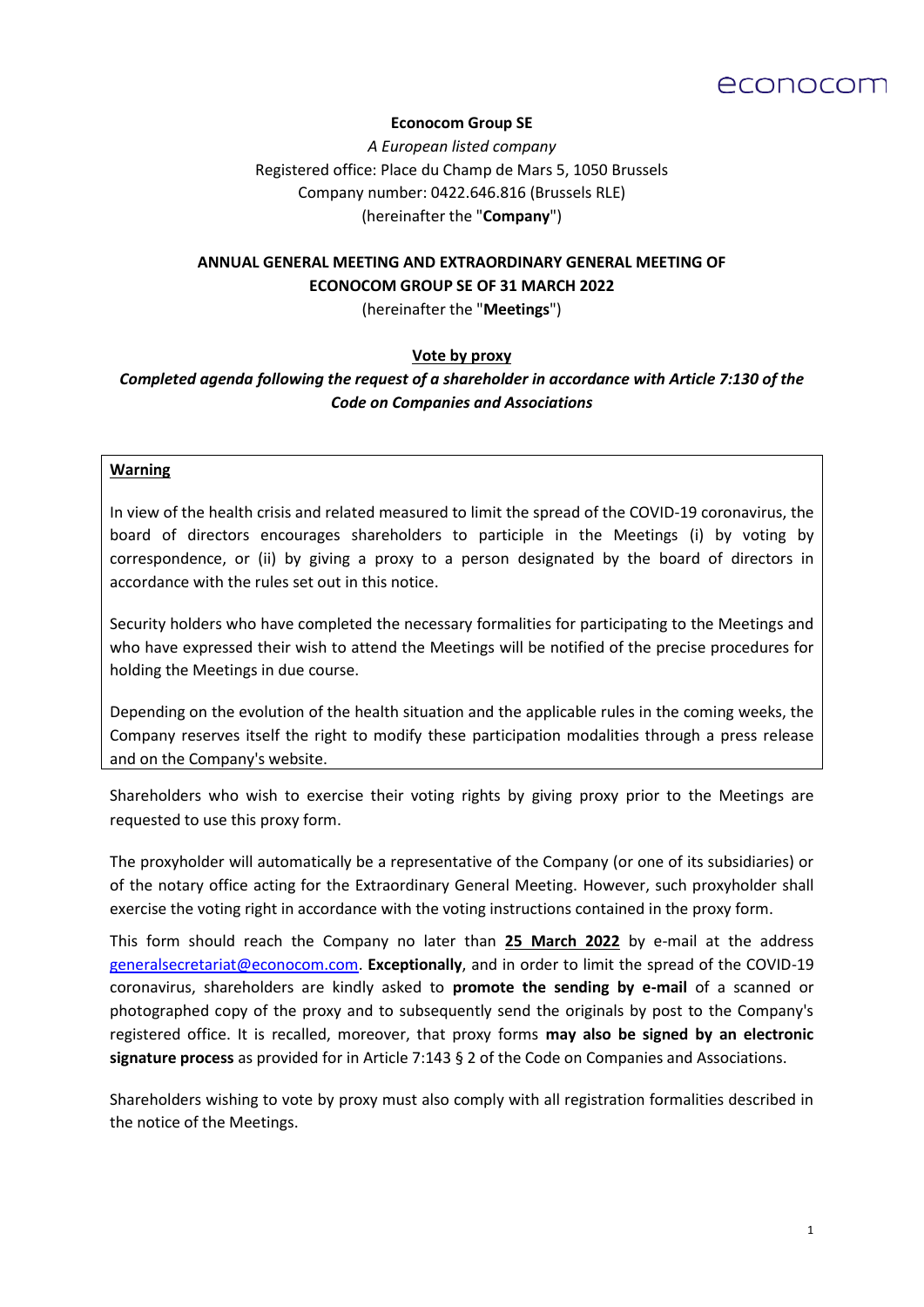

### **The undersigned,**

Legal entity:

| Company name and corporate form: |              |
|----------------------------------|--------------|
| Registered office:               |              |
|                                  |              |
| Company number:                  |              |
| Validly represented by:          | Residing at: |
|                                  |              |
|                                  |              |

Natural person :

| Last name:       |  |
|------------------|--|
| First name(s):   |  |
| Domicile:        |  |
|                  |  |
| National number: |  |

hereby declares having registered on the registration date (*please enclose a copy of the certificates*) and to hold shares in full ownership, bare ownership or usufruct (*cross out where not applicable*) of the Company ;

appoints as proxyholder:

- Regarding the Ordinary General Meeting: a representative of the Company (or one of its subsidiaries) which will be designated for this purpose,
- Regarding the Extraordinary General Meeting : all employees of the notary office Berquin, whose offices are located at Avenue Lloyd George 11, 1000 Brussels,

to whom he/she grants all powers to represent him/her at the Meetings to be held on **31 March 2022** or at any other subsequent general meetings with the same agenda.

### **A. POWERS OF THE PROXYHOLDER**

Pursuant to this proxy, the proxyholder can exercise the following powers on behalf of the undersigned:

- 1. participate in the general meeting for which he has been appointed proxy and, if applicable, vote in favour of its adjournment;
- 2. participate in any other meetings with the same agenda, if the first meeting has been postponed, adjourned or not duly convened;
- 3. participate in deliberations and vote as indicated below or, if no instructions have been given, vote in favour of a proposed resolution; and
- 4. sign any minutes, attendance list, register, instrument or document concerning the foregoing and, in general, do anything which is necessary or useful to execute this proxy.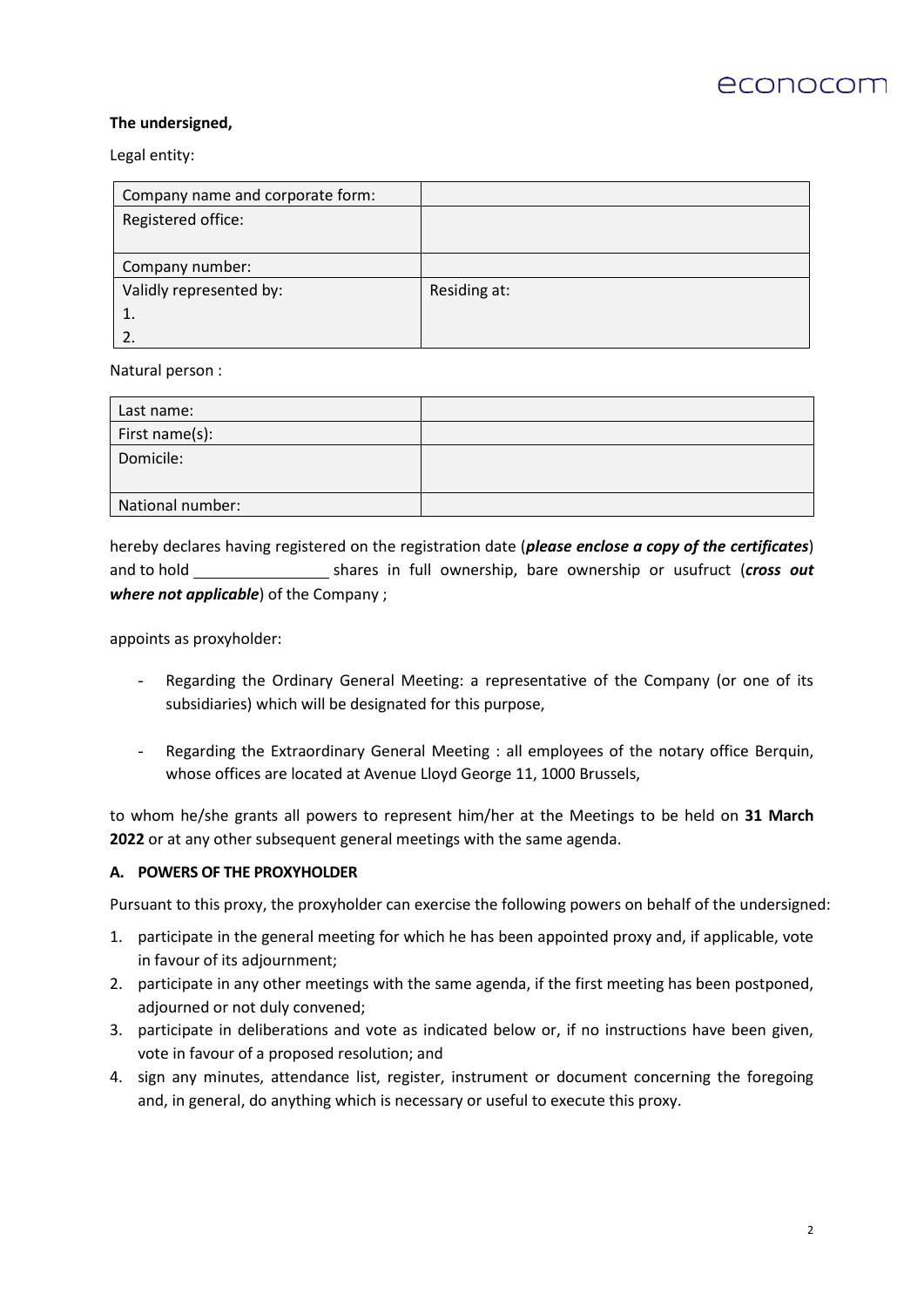#### **B. AGENDA AND PROPOSED RESOLUTIONS FOR THE GENERAL MEETING OF SHAREHOLDERS**

### **I. Agenda and proposed resolutions for the annual general meeting, with the modification of the eighth point, following the request of a shareholder**

- **1.** Presentation, discussion and explanation of the annual management report of the board of directors, the statutory and consolidated financial statements for the financial year which ended on 31 December 2021 and the auditor's report on the statutory and consolidated financial statements for the 2021 financial year.
- **2.** Approval of the statutory financial statements for the financial year which ended on 31 December 2021.

*Proposed resolution :*

*Proposal to approve the statutory financial statements for the financial year which ended on 31 December 2021.*

**3.** Approval of the allocation of profits. *Proposed resolution :*

*Proposal to allocate the result of the Company's financial year which ended on 31 December 2021 of 278,795,842.78 euros to the result carried forward for 278,795,842.78 euros.*

**4.** Discharge of the directors for the performance of their official duties during the financial year which ended on 31 December 2021.

#### *Proposed resolution :*

*Proposal to grant discharge to the directors for the financial year which ended on 31 December 2021.*

**5.** Discharge of the auditor for the performance of its official duties during the financial year which ended on 31 December 2021.

*Proposed resolution* :

*Proposal to grant discharge to the auditor for the financial year which ended on 31 December 2021.*

- **6.** Approval of the remuneration report. *Proposed resolution : Proposal to approve the remuneration report.*
- **7.** Proposal to appoint Mr. Laurent Roudil as director.

*Proposed resolution :*

*Proposal to appoint Mr Laurent Roudil as Director of Econocom Group SE, with immediate effect for a duration of 4 years, ending after the annual general meeting to be held in 2026.*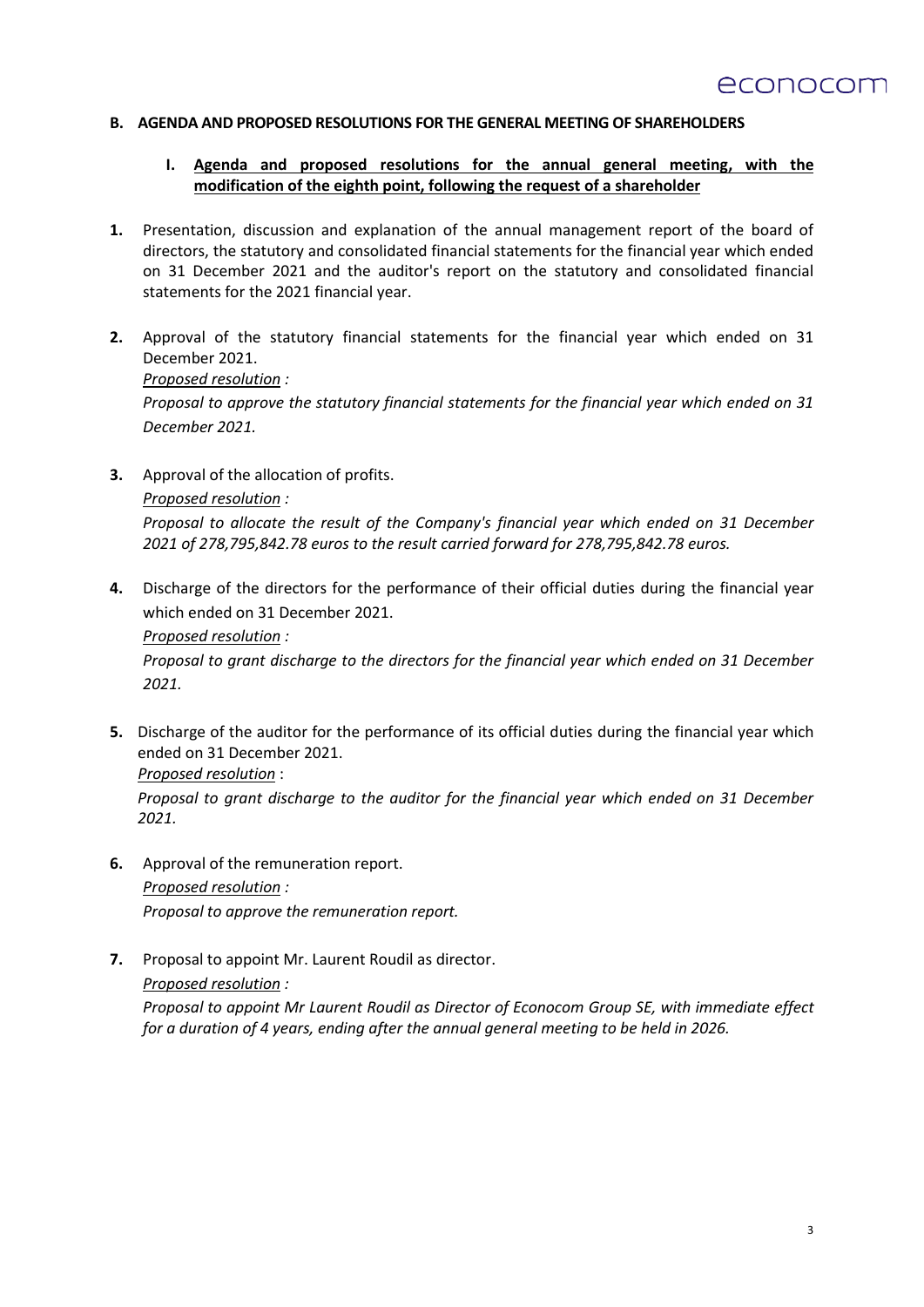

**8.** Approval of change of control clauses.

# *Proposed resolution :*

*Proposal to approve and ratify as necessary, in accordance with Article 7:151 of Code on Companies and Associations:*

- *i. the provisions of the credit/loan agreements, mentioned below, which provide for the possibility for the lender to demand early repayment of the sums lent and/or suspension of the use of the credit, in the event of the occurrence of a change of control of the Company:*
	- *- Credit agreement of 29 April 2021 with Belfius;*
	- *- Credit agreement of 19 May 2021 with ABN Amro;*
	- *- Credit agreement of 10 June 2021 with Caisse d'Epargne;*
	- *- Loan agreement of 29 June 2021 with Banque Palatine;*
	- *- Loan agreement of 27 July 2021 with LCL;*
	- *- Credit agreement of 29 July 2021 with Crédit du Nord;*
	- *- Credit agreement of 29 July 2021 with Société Générale;*
	- *- Loan agreement of 18 October 2021 with Banque Palatine;*
	- *- Loan agreement of 7 December 2021 with ABN Amro; and*
	- *- Loan agreement of 17 December 2021 with Crédit Agricole Ile de France.*
- *ii. the provisions of the Schuldscheindarlehen type credit agreements that could be authorised and concluded after the publications of the notices of the Ordinary General Meeting and before the holding of the latter on 31 March 2022 ; and that would provide for the possibility for the lender to demand the early repayment of the sums lent and/or the suspension of the use of the credit in the event of a change of control of the Company.*
- **9.** Powers of attorney.

# *Proposed resolution :*

*Proposal to grant powers of attorney to (i) the managing director and each of the general directors of Econocom Group SE, with the possibility of substitution, for the execution of the aforementioned resolutions and in order to proceed with publication and other formalities, (ii) to Ms. Nathalie Sfeir and/or Lydie Roulleaux (employees of Econocom group), with the power of substitution, in order to proceed with the filling and publication formalities.*

# **II. Agenda and proposed resolutions for the extraordinary general meeting**

**1.** Reimbursement of the issue premium considered as paid-up capital, in accordance with Articles 7:208 and 7:209 of the Code on Companies and Associations for an amount of 0.14 euro per share.

# *Proposed resolution :*

*Proposal to reimburse the issue premium considered as paid-up capital, in accordance with Articles 7:208 and 7:209 of the Code on Companies and Associations, including the treasury shares held by the Company, by debit from the non-distributable "issue premium" account, for an amount of 0.14 euro per outstanding share existing at the date of the coupon detachment. The coupon detachment entitling to the reimbursement of the issue premium will take place at the end of a two-month period starting on the date of publication of this resolution in the Belgian State Gazette. In accordance with Article 7:209 of the Code on Companies and Associations, payment shall occur after coupon detachment.*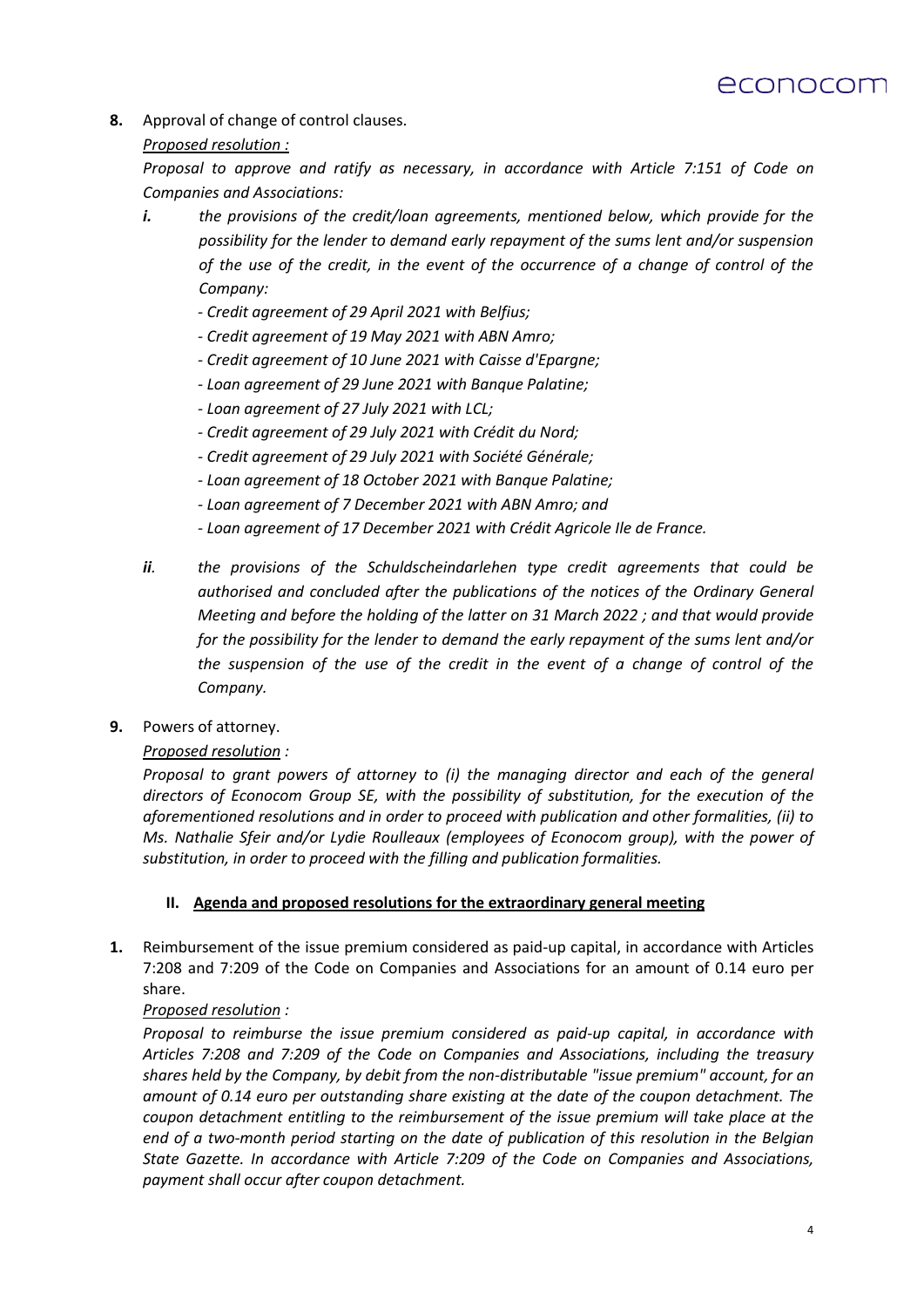

## **2.** Powers of attorney.

## *Proposed resolution :*

*Proposal to grant powers of attorney (i) to the managing director and each of the general directors of Econocom Group SE, with the possibility of substitution, for the execution of the aforementioned resolutions and (ii) to the acting notary and his staff, each acting individually, to proceed with the various formalities.*

# **C. VOTING INSTRUCTIONS**

The Company will only accept the proxyholder's vote for resolutions for which the undersigned has formulated a specific voting instruction for each item on the agenda.

The proxyholder will vote in name and on behalf of the undersigned as follows:

## **I. Annual general meeting**

|    |                                                                                                                                                                          | YES | NO. | <b>ABSTENTION</b> |
|----|--------------------------------------------------------------------------------------------------------------------------------------------------------------------------|-----|-----|-------------------|
| 1. | Approval of the statutory financial statements for the<br>financial year which ended on 31 December 2021.                                                                |     |     |                   |
| 2. | Allocation of the results of the financial year which<br>ended on 31 December 2021 of 278,795,842.78 euros<br>to the result carried forward for 278,795,842.78<br>euros. |     |     |                   |
| 3. | Discharge of the directors for the performance of<br>their official duties during the financial year which<br>ended on 31 December 2021.                                 |     |     |                   |
| 4. | Discharge of the auditor for the performance of its<br>official duties during the financial year which ended<br>on 31 December 2021.                                     |     |     |                   |
| 5. | Approval of the remuneration report.                                                                                                                                     |     |     |                   |
| 6. | Proposal to appoint Mr. Laurent Roudil as Director.                                                                                                                      |     |     |                   |
| 7. | Approval of change of control clauses.                                                                                                                                   |     |     |                   |
| 8. | Granting of powers of attorney to execute the<br>abovementioned resolutions.                                                                                             |     |     |                   |